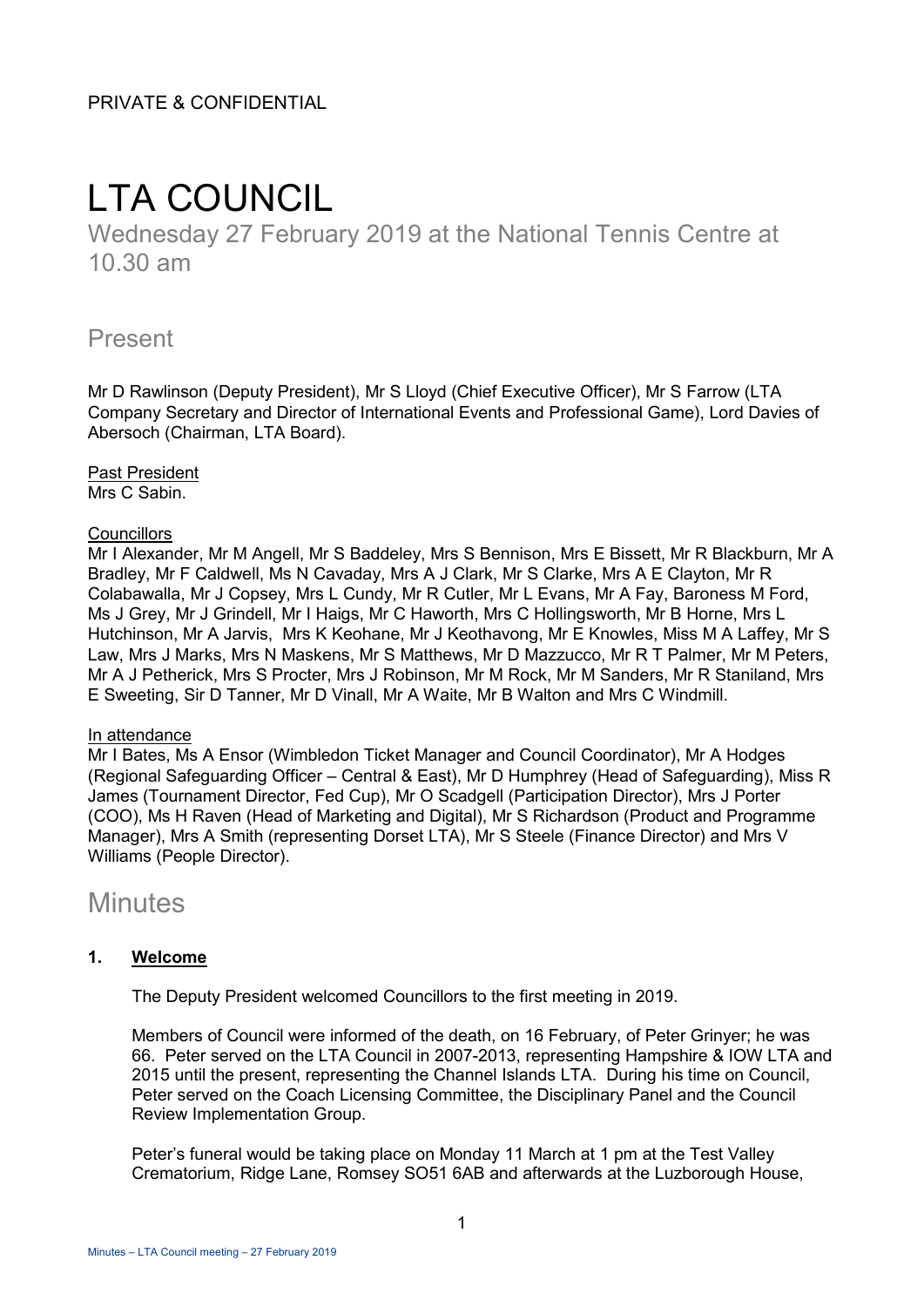Romsey. The family has requested no flowers. Donations can be made in memory of Peter to: 'Countess Mountbatten Hospice'.

Members of Council were asked to remember Barbara and the family at this sad time and stood in memory of Peter.

#### **2. Welcome to new LTA Councillors**

David Rawlinson welcomed each of the new LTA Councillors and presented them with a Councillor tie or pin. Each new Councillor said a few words to introduce themselves. The new Councillors were: Liz Bissett (Wiltshire), Simon Clarke (Tennis Wales), Baroness Margaret Ford (Board Nominated Councillor), Jane Grey (Northumberland), James Grindell (Derbyshire), Louise Hutchinson (Middlesex), James Keothavong (Board Nominated Councillor)

#### **3. Apologies for Absence**

The following apologies for absence had been received; Mrs R Baillache, Mr J Baker, Mr R Henshaw, Mr R Kerr, Mr R Stoakes.

#### **4. Declarations of Interests**

Members of Council were asked to declare an interest as necessary if a relevant item was discussed.

#### **5. Minutes of Meeting held on Thursday 13 December 2018**

The minutes of the meeting held on Thursday 13 December 2018 were approved and signed as a correct record.

#### **6. Matters Arising**

There were no specific matters arising that were not already covered within the agenda. Simon Steele confirmed that an updated list of FAQs on the LTA insurance liability would be circulated to members of Council, as well as to the Heads of Region to distribute accordingly.

#### **7. Deputy President's Report**

The Deputy President's Report had been included within the Council pack and was taken as read.

A confidential update was given on the Herts and Wrexham situations.

Members of Council were informed that the election process for the next LTA Deputy President was on-going and that a nomination would be presented to the next Council meeting in May for approval.

The meeting recorded their thanks to Bath University for hosting the recent Fed Cup event.

#### **8. LTA Chairman's Report**

The LTA Chairman's report had been circulated in advance of the meeting and was taken as read. Lord Davies highlighted some points in addition to his report and thanked the Executive team for staging the recent Fed Cup tie in Bath. Members of Council were informed that The All England Club was about to announce its new Chairman.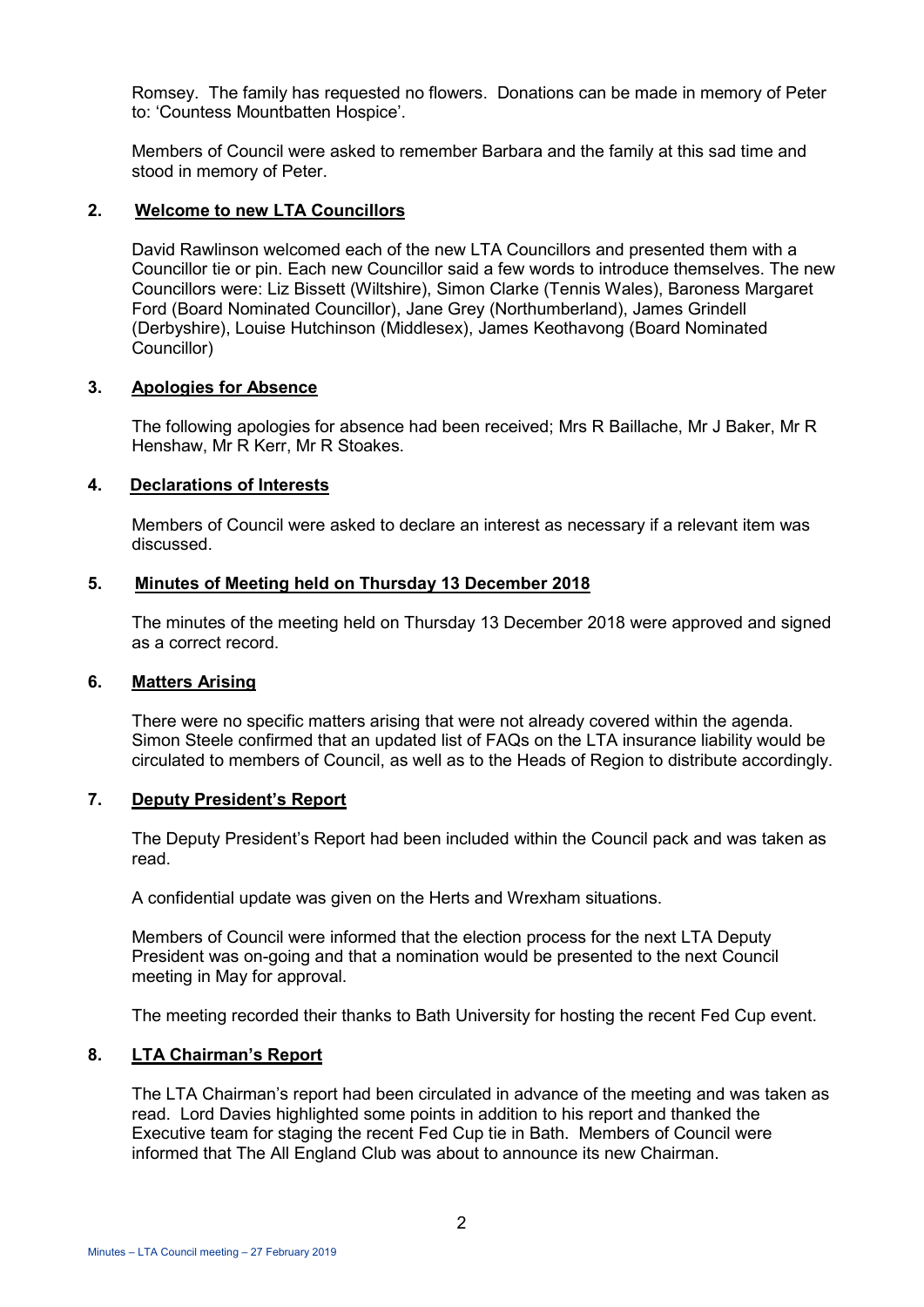It was confirmed that the nominations for the members of the Safeguarding & Protection Committee had been submitted to the Council Nominations Committee and subsequently the LTA Board for approval. It was also confirmed that a thorough recruitment process had taken place for these positions. A copy of a resume of each of the members of the Committee would be circulated to Council for information.

#### 9. **LTA Chief Executive's Update**

The Chief Executive's business update was included in the pack and taken as read.

The Chief Executive informed Council that since the last Council meeting, work had taken place to recruit for the remaining positions across the business. The 2018 Final Dashboard, 2019 Business Objectives, VMOST Level 1 and VMOST Priorities were highlighted. It was agreed that a copy of the Business Objectives would be circulated to Council.

Council were informed that with regard to the TF/LTA integration, an EGM would be held on 18 March to secure the agreement for the LTA to have sole responsibility for the charity. Baroness Ford expressed her thanks, on behalf of the TF, to the LTA and the HR team for the work undertaken to ensure a smooth integration of the TF into the LTA. Councillors were encouraged to support the various disability events that are held during the year.

#### **10. Facility Investment Framework**

The Chief Executive reminded Council that TBTT had been launched in July 2017. 2018 had always been considered as funding round 1 for TBTT and it was always intended to review the feedback and learn from the applications coming through and evolve into funding round 2. The Chief Executive introduced Julie Porter (Chief Operating Officer) who gave a presentation on the facility investment framework, identifying a clear view on how this would evolve. The presentation covered an overview of the COO Central team, an overview of TBTT, structure of the new facilities team and the LTA Facilities Investment Framework. A copy of the presentation would be circulated after the meeting. Members of Council felt strongly that the name TBTT should continue and this was agreed.

Members of Council were also reassured that the help of local knowledge of Councillors and Regional teams was needed and would continue. Specialist information on facilities and technical support was available online on the LTA's website.

The meeting broke for lunch at 12.30 pm and resumed again at 1.15 pm.

#### **11. Workshop – Safeguarding Training**

David Humphrey (Head of Safeguarding) led Council members on some safeguarding training. A copy of the presentation would be circulated after the meeting. A copy of an internal process flowchart was circulated to each member of Council.

Alan Hodges (Regional Safeguarding Officer – Central & East) gave a brief overview of the role of a Regional Safeguarding Officer. Ian Alexander then gave a brief overview of the role of the County Safeguarding Officers.

It was confirmed that with the change of the LTA's DBS provider, the LTA would look to incorporate an alert when a DBS was due to run out so that they did not relapse.

David Humphrey expressed his thanks to Liz Sweeting for her work on the Safeguarding Committee.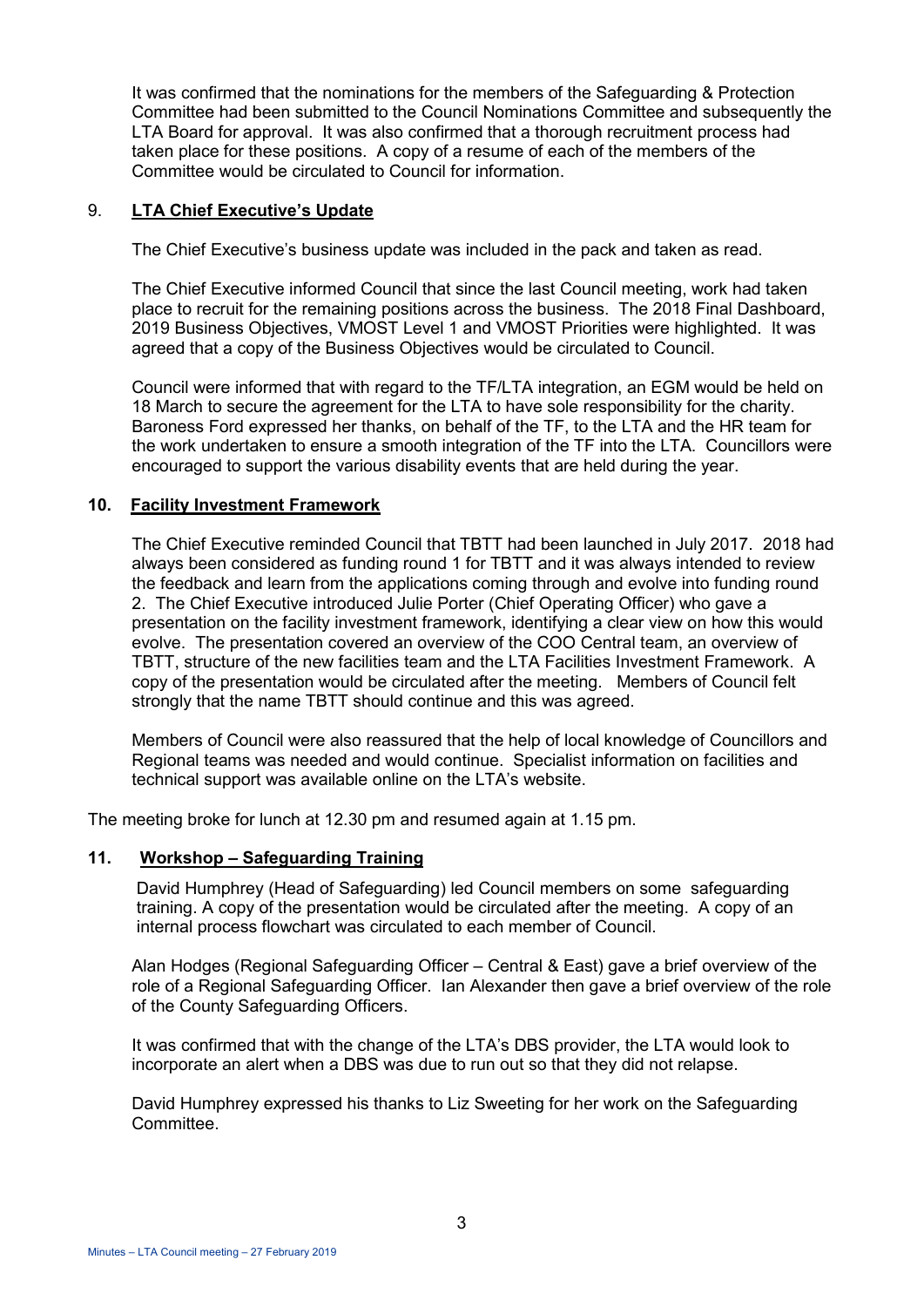### **12. Participation**

Olly Scadgell (Participation Director) provided an update on the summary feedback and next steps from the Tennis Opened Up session at the December Council meeting, the 2019 Participation Directorate Delivery Plan update and potential areas for collaboration, TDC 2019 work stream update and a Participation Directorate recruit update. A copy of the feedback from Tennis Opened Up session at the last Council meeting would be circulated after the meeting.

Olly Scadgell thanked David Humphrey for all his achievements with regards to safeguarding to date.

Information on the TDC work streams would be circulated after the meeting.

It was agreed that copies of all presentations made at Council meetings would circulated straight after each Council meeting rather than when the minutes were sent out.

Members of Council were informed that applications were open for the Seniors Tennis grant funding. Councillors were asked to encourage their clubs to submit applications.

#### **13. Performance**

Iain Bates (Head of Women's Tennis) provided an update on National Academies and the County and Regional programme.

## **14. Fed Cup**

Stephen Farrow (Director of International Events and Professional Game), thanked everyone involved in the recent Fed Cup tie in Bath and to Councillors who attended the tie.

Stephen Farrow introduced Rebecca James (Tournament Director) who was thanked for putting together an excellent event. Rebecca gave an overview of the event and then Ian Alexander gave a brief overview of Avon LTA's role during the Fed Cup in Bath. Sam Richardson (Product and Programme Manager) gave an update on how the Fed Cup was used as a platform to activate participation and highlighted what impact the activity had during the event. Helena Raven (Head of Marketing and Digital) showed a video showcasing the event and highlighted the headlines covering marketing, Tennis for Kids, PR and social media. Iain Bates (Head of Womens Tennis) gave an overview of the event from the team's perspective. The team had held a two day workshop before the event and had agreed on three key values – Honesty, Embrace and Inspire. Councillors were encouraged to support the next Fed Cup tie in April.

Stephen Farrow added his congratulations to Anne and the team.

Members of Council were informed, confidentially, that the next Fed Cup tie in April would be taking place at the Copper Box in the Queen Elizabeth Olympic Park, London. Ticket details would be sent out to Councillors shortly.

Members of Council were asked to submit their expressions of interest to attend the Davis Cup Finals in November in Madrid to Ali Ensor by 8 March.

#### **15**. **Governance**

#### 15.1 Changes to Standing Orders

Stephen Farrow referred to the proposed changes to the Standing Orders relating to the notice of Council meetings, appointment of President/Deputy President and the